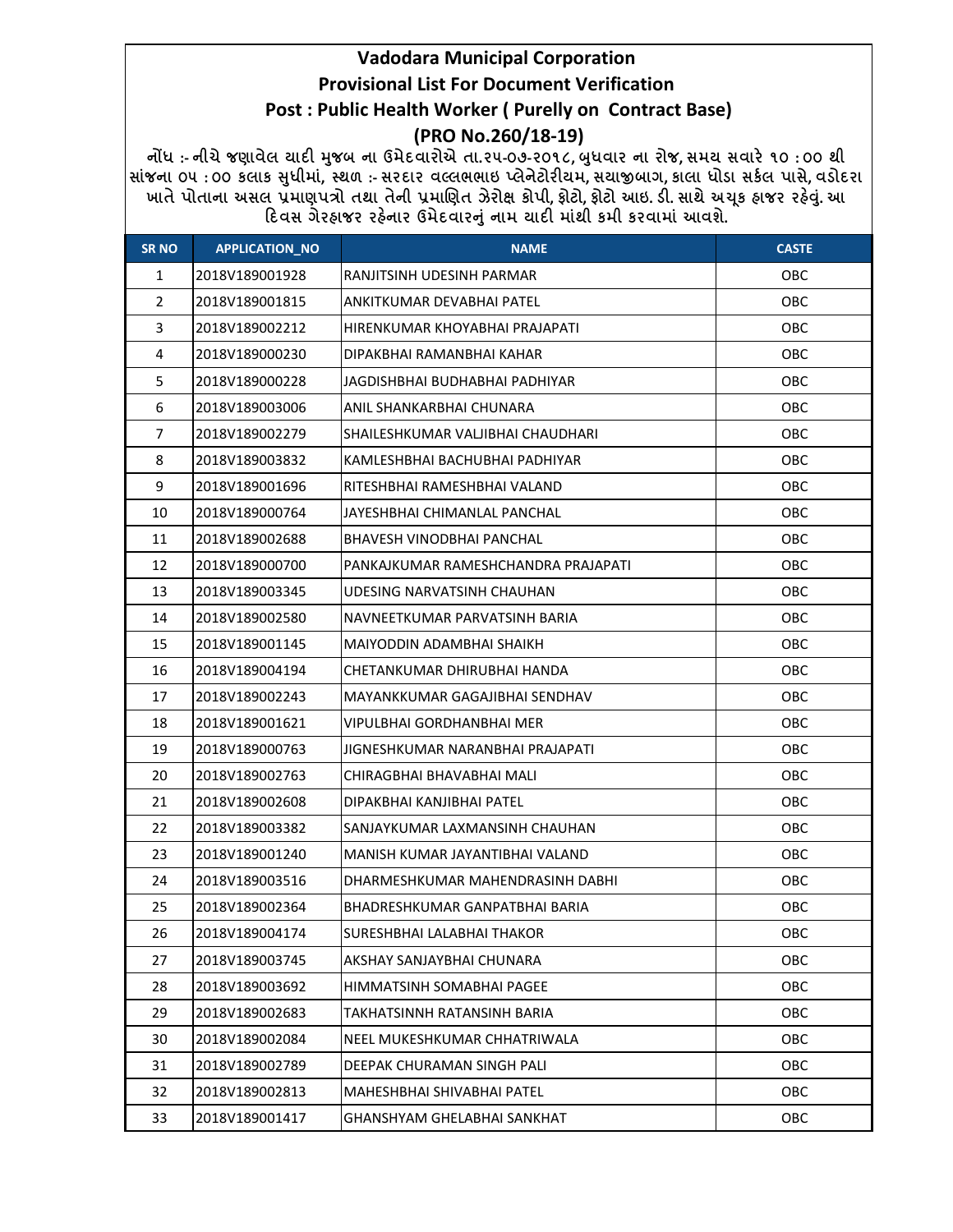# **Vadodara Municipal Corporation Provisional List For Document Verification** Post : Public Health Worker ( Purelly on Contract Base)

(PRO No.260/18-19)

નોંધ :- નીચે જણાવેલ ચાદી મુજબ ના ઉમેદવારોએ તા.૨૫-૦૭-૨૦૧૮, બુધવાર ના રોજ, સમય સવારે ૧૦ : ૦૦ થી સાંજના ૦૫ : ૦૦ કલાક સુધીમાં, સ્થળ :- સરદાર વલ્લભભાઇ પ્લેનેટોરીયમ, સચાજીબાગ, કાલા ધોડા સર્કલ પાસે, વડોદરા ખાતે પોતાના અસલ પ્રમાણપત્રો તથા તેની પ્રમાણિત ઝેરોક્ષ કોપી, ફોટો, ફોટો આઇ. ડી. સાથે અચૂક ફાજર રફેવું. આ દિવસ ગેરહ્યજર રહેનાર ઉમેદવારનું નામ યાદી માંથી કમી કરવામાં આવશે.

| <b>SR NO</b> | <b>APPLICATION_NO</b> | <b>NAME</b>                       | <b>CASTE</b> |
|--------------|-----------------------|-----------------------------------|--------------|
| 34           | 2018V189002834        | SIMON PAULBHAI SOLANKI            | OBC          |
| 35           | 2018V189003700        | SANJAY KUMAR MAGANBHAI ZALA       | OBC          |
| 36           | 2018V189001468        | MAYURKUMAR BHARATBHAI DARJI       | OBC          |
| 37           | 2018V189002452        | RAHUL KUMAR GOVIND BHAI RANA      | OBC          |
| 38           | 2018V189002726        | RAMESHBHAI KIRANSINH BARIA        | OBC          |
| 39           | 2018V189002145        | PIYUSH MUKESHBHAI MANDALI         | OBC          |
| 40           | 2018V189002604        | ATULKUMAR BABUBHAI PATEL          | OBC          |
| 41           | 2018V189001949        | DHARMESHKUMAR BHAILALBHAI ZALA    | OBC          |
| 42           | 2018V189002078        | DHARMENDRAKUMAR RAMANBHAI BARIYA  | OBC          |
| 43           | 2018V189002249        | PIYUSHRAJESH LALJIBHAI JEEKADRA   | OBC          |
| 44           | 2018V189001918        | RAVIKUMAR RASIKBHAI MALI          | OBC          |
| 45           | 2018V189001527        | RAHULKUMAR RUPSINHBHAI MAKWANA    | OBC          |
| 46           | 2018V189003434        | AJAYKUMAR SOMABHAI PATEL          | OBC          |
| 47           | 2018V189000718        | JAYDIPKUMAR JAGDISHBHAI PRAJAPATI | OBC          |
| 48           | 2018V189000064        | ALPESH DINESH BHAI CHUNARA        | OBC          |
| 49           | 2018V189003661        | MANOJBHAI PUNABHAI BARAIYA        | <b>OBC</b>   |
| 50           | 2018V189001718        | JENTIBHAI DAMAJEEBHAI ANIYALEEYA  | OBC          |
| 51           | 2018V189002416        | AJITKUMAR FATESINH BARIA          | OBC          |
| 52           | 2018V189000524        | PAVANKUMAR VINODBHAI PARMAR       | OBC          |
| 53           | 2018V189000068        | ARVINDBHAI RANGITBHAI PADHIYAR    | OBC          |
| 54           | 2018V189003511        | KIRANKUMAR VRAJLAL TILAVAT        | OBC          |
| 55           | 2018V189001178        | ABHAY JYOTINDRA GIRISAGAR         | OBC          |
| 56           | 2018V189000516        | SAGAR JASHUBHAI BAROT             | OBC          |
| 57           | 2018V189002583        | NARENDRASINH JIVABHAI KESHODA     | OBC          |
| 58           | 2018V189001224        | DIPAKBHAI DINESHBHAI PARMAR       | OBC          |
| 59           | 2018V189000280        | NARESHKUMA RAMESHBHAI PRAJAPATI   | OBC          |
| 60           | 2018V189003267        | PRAKASHBHAI BALADEVBHAI RETHALIYA | OBC          |
| 61           | 2018V189000854        | DHARMESHKUMAR LALLUBHAI PATEL     | OBC          |
| 62           | 2018V189003821        | VIRAJ SANJAYBHAI AGRAVAT          | <b>OBC</b>   |
| 63           | 2018V189000666        | ROCKY RAYMUND MACWAN              | <b>OBC</b>   |
| 64           | 2018V189000670        | ROCKY RAYMUND MACWAN              | <b>OBC</b>   |
| 65           | 2018V189000198        | CHINTAN RASHIKBHAI VADHER         | OBC          |
| 66           | 2018V189003651        | AMITKUMAR ARJUNSINH PADHIYAR      | OBC          |